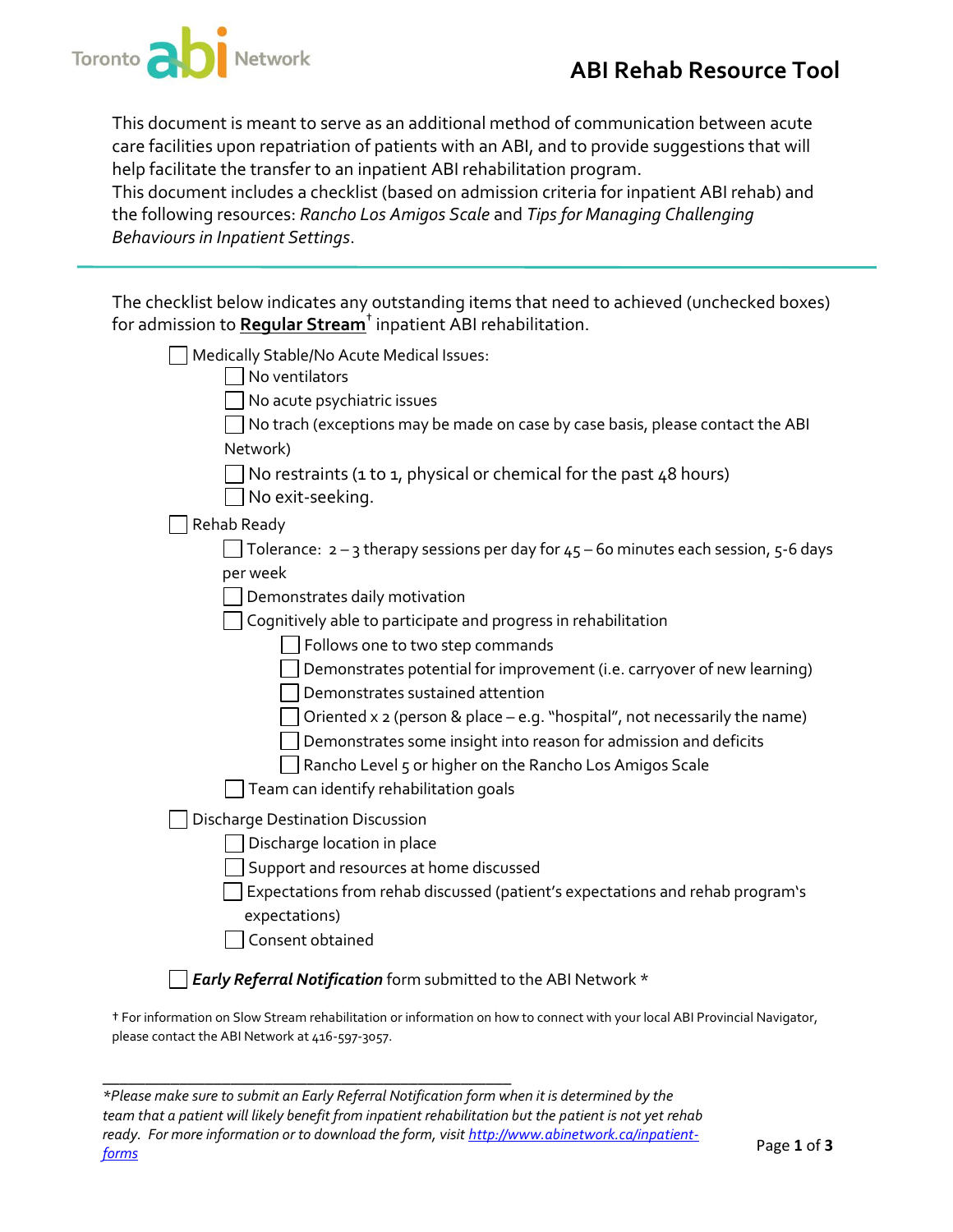

## *Rancho Los Amigos Scale*

Health care teams use the Rancho Los Amigos Scale to describe a person's recovery from a brain injury. The scale is named after the hospital in the United States where it was created.Each level describes general patterns of response; however, it is important to note that each person will recover differently. People with brain injury:

- may not pass through all levels
- may skip levels
- may never be at the lower levels—or may never reach the upper levels
- do not usually move quickly and clearly from one level to another. They may be in more than one level at the same time.

**Level I. No Response:** Person appears to be in a deep sleep and is unresponsive to stimuli.

**Level II. Generalized Response:** Person reacts inconsistently and non-purposefully to stimuli in a nonspecific manner. Reflexes are limited and often the same, regardless of stimuli presented.

**Level III. Localized Response:** Person's responses are specific but inconsistent, and are directly related to the type of stimulus presented, such as turning head toward a sound or focusing on a presented object. The individual may follow simple commands in an inconsistent and delayed manner.

**Level IV. Confused-Agitated:** Person is in a heightened state of activity and severely confused, disoriented, and unaware of present events. Behaviour is frequently bizarre and inappropriate to the immediate environment. She/he is unable to perform self-care. If not physically disabled, the person may perform automatic motor activities such as sitting, reaching and walking as part of this agitated state, but not necessarily as a purposeful act.

**Level V. Confused-Inappropriate, Non-Agitated:** Person appears alert and responds to simple commands. More complex commands, however, produce responses that are non-purposeful and random. The person may show some agitated behaviour, but it is in response to external stimuli rather than internal confusion. Is highly distractible and generally has difficulty in learning new information. Can manage self-care activities with assistance. The person's memory is impaired and verbalization is often inappropriate.

**Level VI. Confused-Appropriate:** Person shows goal-directed behaviour, but relies on cueing for direction. Can relearn old skills such as activities of daily living, but memory problems interfere with new learning. She/he has a beginning awareness of self and others.

**Level VII. Automatic-Appropriate:** Person goes through daily routine automatically, but is robot-like with appropriate behaviour and minimal confusion. Has shallow recall of activities, and superficial awareness of, but lack of insight into, his/her condition. Person requires at least minimal supervision because judgment, problem solving, and planning skills are impaired.

**Level VIII. Purposeful-Appropriate:** Person is alert and oriented, and is able to recall and integrate past and recent events. Can learn new activities and continue in home and living skills, though deficits in stress tolerance, judgment, abstract reasoning, social, emotional, and intellectual capacities may persist.

*Original Scale co-authored by Chris Hagen, Ph.D., Danese Malkmus, M.A., Patricia Durham, M.A. Communication Disorders Service, Rancho Los Amigos Hospital, 1972.*